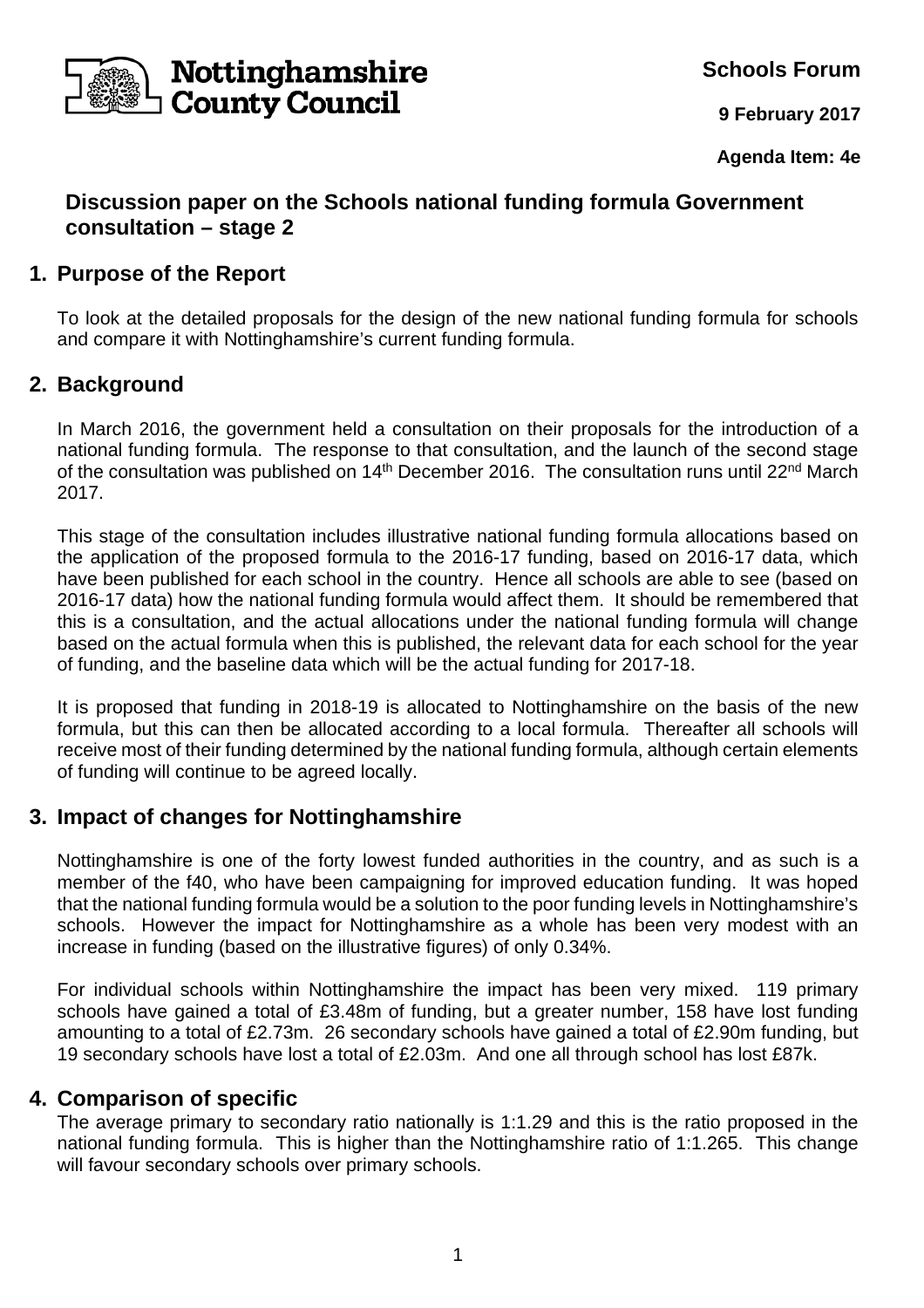The proposal is to allocate a greater proportion of funding to support pupils from disadvantaged backgrounds through increasing the total spend on the additional needs factors, with a resultant impact of reducing the proportion of funding through the AWPU. AWPU figures in the national funding formula are consequently less than in the Nottinghamshire formula.

|                                | <b>NFF</b> | NFF weighted<br>figures | NCC 16-17 | 16-17<br><b>Difference</b> |
|--------------------------------|------------|-------------------------|-----------|----------------------------|
| <b>AWPU</b>                    |            | 1.002659                |           |                            |
| AWPU: Primary amount per pupil | £2,711.64  | £2,718.85               | £3,006.95 | $-E288.10$                 |
| AWPU: KS3 amount per pupil     | £3,797.29  | £3,807.39               | £4,058.97 | $-E251.58$                 |
| AWPU: KS4 amount per pupil     | £4,311.59  | £4,323.06               | £4,957.38 | $-£634.32$                 |

These reductions are significant, and affect every single school. However for some schools these reductions are offset by addition allocations for deprivation and additional needs. For others there may be further reductions where allocations for deprivation and additional needs are lower than those in Nottinghamshire. This is because the methods and the factors are different in each approach so that a school benefitting currently from allocations under certain factors may still lose funding overall despite the increased funding being allocated to the factors.

It should also be noted that the comparisons are incomplete due to changes in factors in the national funding formula in three factors compared to Nottinghamshire's formula.

### Children Looked After

Nottinghamshire allocates £3,000 per pupil to this factor. The national funding formula does not have a factor for this, but instead is planning to allocate funding through the Pupil Premium Plus. No details have been published of this funding, but as Nottinghamshire makes one of the highest payments in the country, it is likely that schools receiving funding for this factor will be worse off than currently.

### **Mobility**

The Pupil Mobility factor is intended to provide funding to schools that have higher levels of pupil mobility, and targets funding where there are pupils starting school at non-standard start dates in the last three academic years. Nottinghamshire allocates 0.04% of its funding to be shared on a per pupil basis. This will be funded on a historical basis in 2018-19 while a more sophisticated mobility indicator is developed. So although the table indicates that this factor is zero as there is no allocation in the national funding formula, in fact the total funding in Nottinghamshire will be the same as in 2017-18, so the per pupil amount is likely to be similar.

### **Sparsity**

This is not a factor used in the Nottinghamshire formula. It is a factor in the proposed national funding formula. For those schools who meet the criteria, this will mean additional funding. Thirteen primary schools will gain between £8.6k and £25k under this factor, and one all through school will gain £14k, with a total increase in funding across all 14 schools of £269k

The following table illustrates the funding allocated to all the deprivation and additional needs factors used by Nottinghamshire in 2016-17 and the equivalent amounts under the illustrative national funding formula figures.

The changes to the IDACI categorisations in 2016-17 together with the Nottinghamshire formula mean the payments for the highest IDACI Bands (now known as A and B) were exceptionally high in that year, so the 2017-18 IDACI amounts under the Nottinghamshire formula are also provided as a better comparison.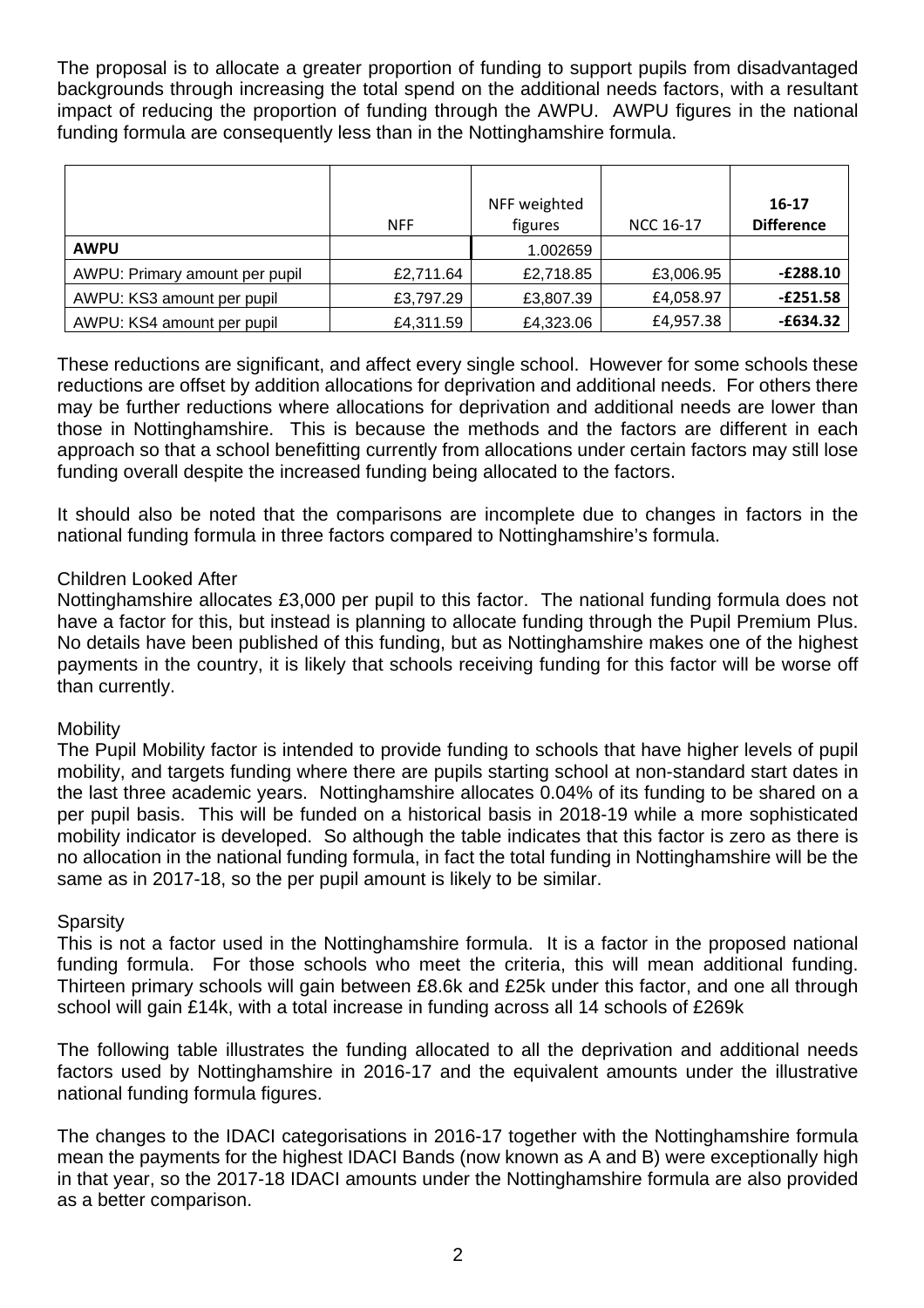|                                                    |                         | <b>NFF</b><br>weighted |                  | $16-17$           |                  | <b>IDACI 17-</b><br>18 |
|----------------------------------------------------|-------------------------|------------------------|------------------|-------------------|------------------|------------------------|
| <b>Deprivation</b>                                 | <b>NFF</b>              | figures<br>1.002659    | <b>NCC 16-17</b> | <b>Difference</b> | <b>NCC 17-18</b> | difference             |
| FSM: Primary amount per pupil                      | £440.00                 | £441.17                | £0.00            | £441.17           | $\Omega$         |                        |
| FSM: Secondary amount per                          |                         |                        |                  |                   |                  |                        |
| pupil                                              | £440.00                 | £441.17                | £0.00            | £441.17           | $\mathbf 0$      |                        |
| FSM6: Primary amount per<br>pupil                  | £540.00                 | £541.44                | £291.57          | £249.86           | £301.27          |                        |
| FSM6: Secondary amount per<br>pupil                | £785.00                 | £787.09                | £291.57          | £495.51           | £301.27          |                        |
| <b>IDACI Band A: Primary amount</b>                |                         |                        |                  |                   |                  |                        |
| per pupil                                          | £575.00                 | £576.53                | £2,763.36        | $-E2,186.83$      | £626.95          | $-£51.95$              |
| <b>IDACI Band A: Secondary</b><br>amount per pupil | £810.00                 | £812.15                | £2,763.36        | $-£1,951.21$      | £626.95          | £183.05                |
| IDACI Band B: Primary amount                       |                         |                        |                  |                   |                  |                        |
| per pupil                                          | £420.00                 | £421.12                | £2,763.36        | $-E2,342.25$      | £626.95          | $-E206.95$             |
| <b>IDACI Band B: Secondary</b><br>amount per pupil | £600.00                 | £601.60                | £2,763.36        | $-E2,161.77$      | £626.95          | $-E26.95$              |
| <b>IDACI Band C: Primary amount</b>                |                         |                        |                  |                   |                  |                        |
| per pupil                                          | £360.00                 | £360.96                | £62.77           | £298.19           | £74.00           | £286.00                |
| <b>IDACI Band C: Secondary</b><br>amount per pupil | £515.00                 | £516.37                | £62.77           | £453.60           | £74.00           | £441.00                |
| IDACI Band D: Primary amount<br>per pupil          | £360.00                 | £360.96                | £62.77           | £298.19           | £74.00           | £286.00                |
| <b>IDACI Band D: Secondary</b><br>amount per pupil | £515.00                 | £516.37                | £62.77           | £453.60           | £74.00           | £441.00                |
| <b>IDACI Band E: Primary amount</b>                |                         |                        |                  |                   |                  |                        |
| per pupil                                          | £240.00                 | £240.64                | £62.77           | £177.87           | £74.00           | £166.00                |
| <b>IDACI Band E: Secondary</b><br>amount per pupil | £390.00                 | £391.04                | £62.77           | £328.27           | £74.00           | £316.00                |
| <b>IDACI Band F: Primary amount</b><br>per pupil   | £200.00                 | £200.53                | £62.77           | £137.77           | £74.00           | £126.00                |
| <b>IDACI Band F: Secondary</b><br>amount per pupil | £290.00                 | £290.77                | £62.77           | £228.00           | £74.00           | £216.00                |
| <b>CLA</b>                                         | Through Pupil Premium   |                        |                  |                   |                  |                        |
|                                                    | plus                    |                        | £3,000.00        | unknown           | £3,000.00        |                        |
| LPA: Primary amount per pupil                      | £1,050.00               | £1,052.79              | £698.95          | £353.84           | £683.80          |                        |
| LPA: Secondary amount per<br>pupil                 | £1,550.00               | £1,554.12              | £698.95          | £855.17           | £683.80          |                        |
| EAL: Primary amount per pupil                      | £515.00                 | £516.37                | £338.60          | £177.77           | £322.91          |                        |
| EAL: Secondary amount per                          |                         |                        |                  |                   |                  |                        |
| pupil                                              | £1,385.00               | £1,388.68              | £338.60          | £1,050.08         | £322.91          |                        |
| Mobility                                           | <b>Historical basis</b> |                        | £556.05          | s.b. zero         | £556.06          |                        |
| Lump Sum amount per school                         | £110,000.00             | £110,292.53            | £100,000.00      | £10,292.53        | £100,000.00      |                        |
| Sparsity: Primary maximum                          |                         |                        |                  | Some              |                  |                        |
| amount per eligible school                         | £25,000.00              | £25,066.48             | £0.00            | gains             |                  |                        |
| Sparsity: Secondary maximum                        |                         |                        |                  | Some              |                  |                        |
| amount per eligible school                         | £65,000.00              | £65,172.86             | £0.00            | gains             |                  |                        |

It should be noted that Nottinghamshire payments under the deprivation factors have been the same for secondary and primary pupils. The national funding formula allocates a higher amount to secondary schools, so as a generalisation, secondary schools will benefit from this approach relative to primary schools.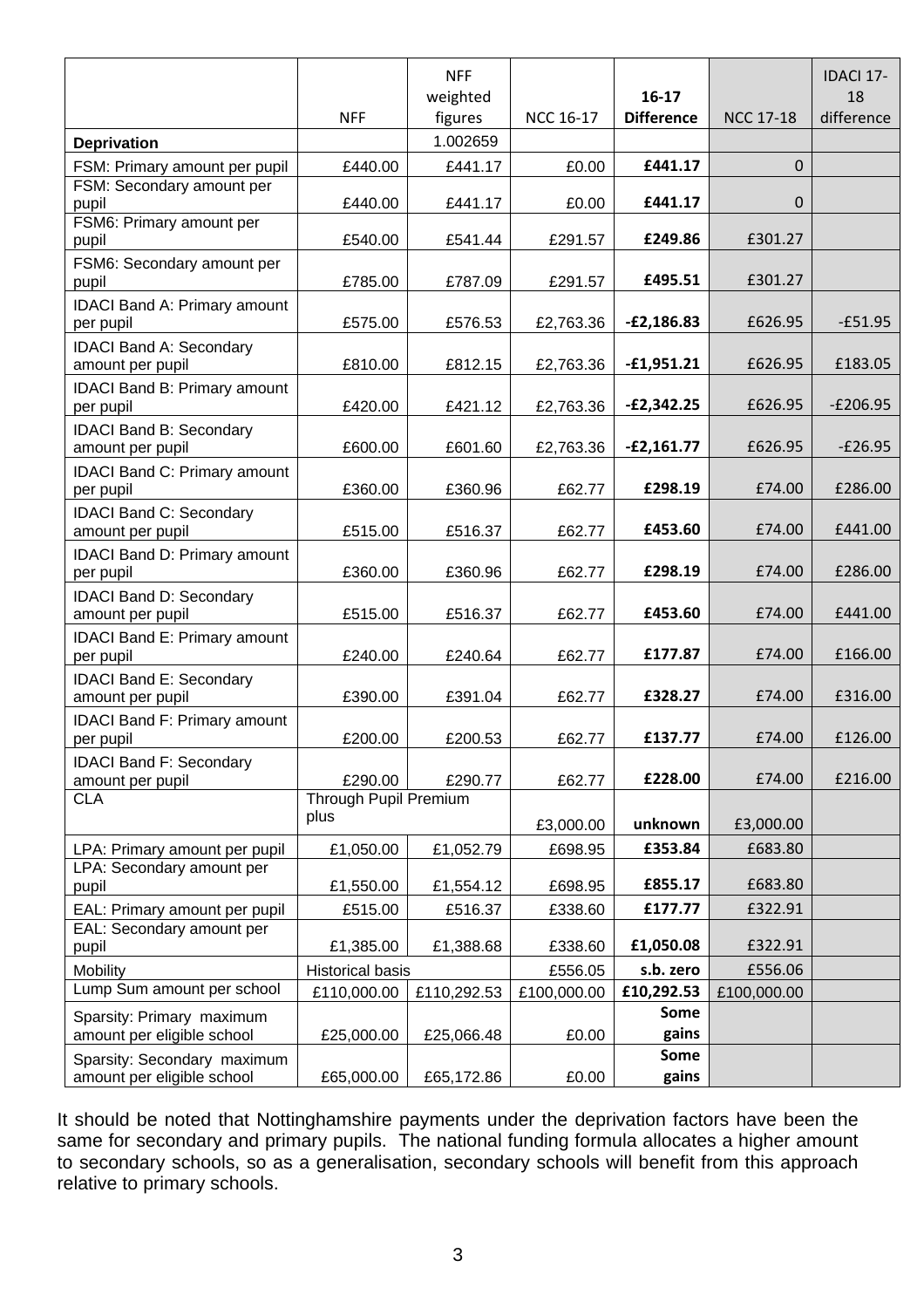A number of these factors require further comment.

### Free school Meals.

Local authorities can use free school meals (FSM) data, Income Deprivation Affecting Children Index (IDACI) data or a combination of the two. Where FSM data is used it can either be through eligible pupils or the Ever 6 model (which counts pupils who have been entitled to a free school meal at the January census point in the last 6 years). The Nottinghamshire formula uses Ever6 to reflect the ongoing needs a pupil may have even if they are no longer entitled to free school meals. However funding under this factor also needs to cover the actual cost of the free school meals amounting to £440 per annum. The national funding formula proposes a payment of £440 for those pupils currently receiving free school meals which offsets the cost of this provision. In addition there is a payment based on Ever6 which is also higher than the Nottinghamshire payment. Consequently schools with pupils receiving free school meals will be better off under this factor.

### IDACI

Nottinghamshire's formula was created to establish what was felt to be a fair allocation across schools with a simple formula based on the IDACI bands set. As the IDACI data is only updated on a five year cycle this approach worked well for five years. However in 2016-17 the IDACI data was changed causing significant turbulence for Nottinghamshire schools and generating disproportionate payments in certain bands. Consequently the 2016-17 rates are not a consistent reference point, and the 2017-18 rates have also been included in the table (reflecting the reset bands which now capture a similar proportion of pupils as before the 2015 update). If the Nottinghamshire formula was to continue, this aspect would be reviewed to establish a scale of rates across the different bands which would cause less dramatic changes when the IDACI data changes, and a scale of this kind is what is proposed in the national funding formula. Comparing the proposed amounts with those allocated under the Nottinghamshire 2016-17 formula shows a loss of funding in the top two IDACI bands, but a gain in the other bands. Comparing to the 2017- 18 figures shows a similar, but less pronounced pattern.

### Low prior attainment

This factor shows a significantly higher payment, especially for secondary schools.

### English as an Additional Language

The increased funding for secondary schools is significant. Like our current formula, the additional funding lasts for three years.

### Lump sum

This is 10% higher under the illustrative figures for the national funding formula than Nottinghamshire's current amount, although lower than the national average. The increase in this amount will benefit smaller schools.

## **5. Other issues**

MFG will still apply, limiting the reductions in funding per pupil to 1.5% in any one year. In addition it is proposed that there will be a funding floor set at minus 3% per pupil (from the baseline data) to limit the loss of funding.

Conversely gains will be limited. Benefitting schools will receive gains of up to 3% per pupil in 2018-19, and then up to a further 2.5% in 2019-20. The level at which any gains caps are set beyond 2019-20 will be subject to decisions taken at the next spending review.

These limitations mean that some of the inequalities in the current system will be perpetuated even after the introduction of a national funding formula.